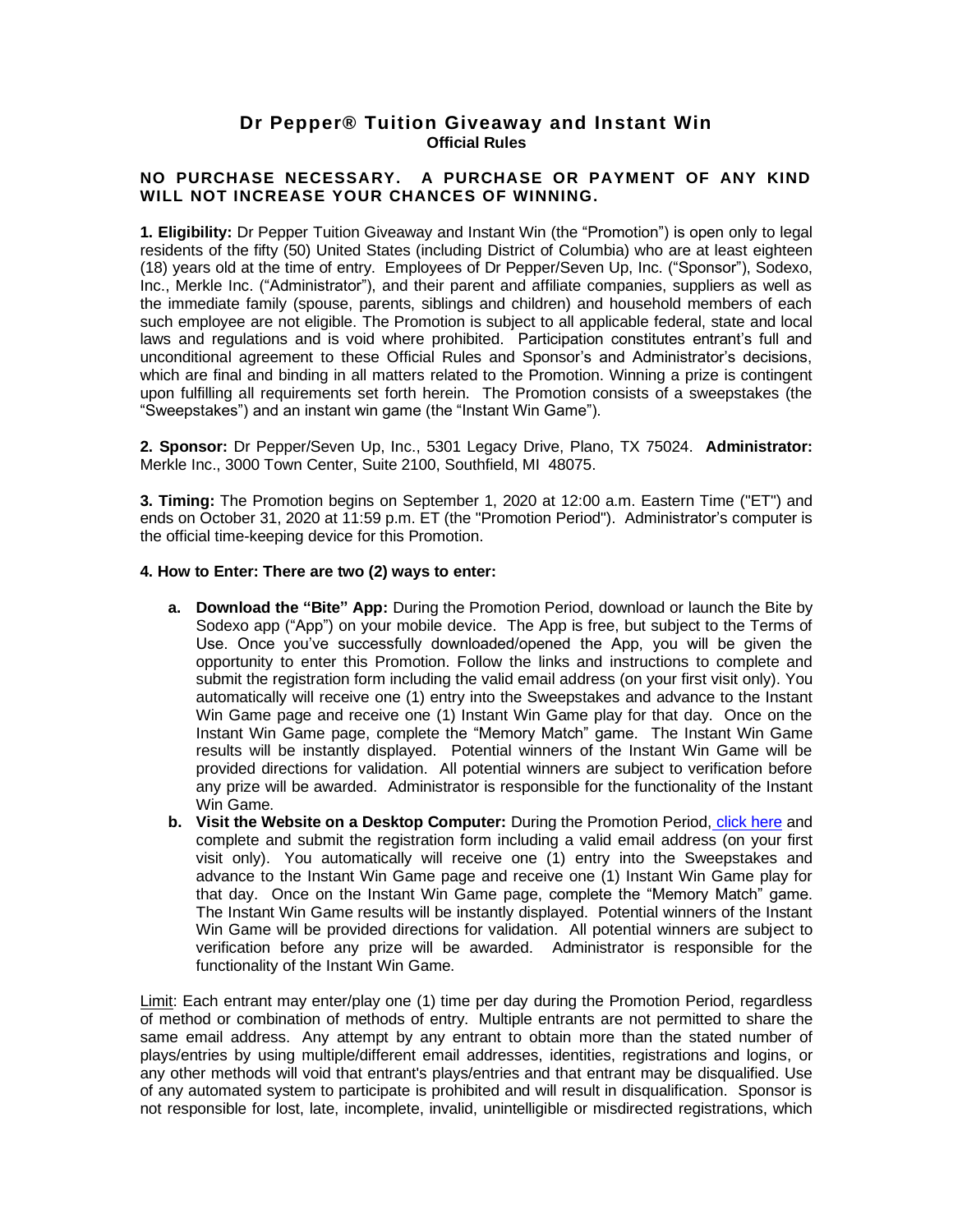will be disqualified. In the event of a dispute as to any registration or play, the authorized account holder of the email address used to register will be deemed to be the entrant or player. The "authorized account holder" is the natural person assigned an email address by an Internet access provider, online service provider or other organization responsible for assigning email addresses for the domain associated with the submitted address. Potential winners may be required to show proof of being the authorized account holder.

**5. Sweepstakes/Instant Win Game:** Administrator is an independent judging organization whose decisions as to the administration and operation of the Promotion and the selection of potential winners are final and binding in all matters related to the Promotion. Sweepstakes: Administrator will randomly select the potential Sweepstakes winner, from all eligible entries on or around November 2, 2020. Instant Win Game: One thousand (1,000) random, computer-generated winning times, one for each prize listed below, will be generated during the Promotion Period. If you are the first player to play the Instant Win Game at or after one of the randomly-generated times, you will be a potential instant winner of the prize indicated.

**6. ALL POTENTIAL WINNERS ARE SUBJECT TO VERIFICATION BY SPONSOR OR ADMINISTRATOR, WHOSE DECISIONS ARE FINAL AND BINDING IN ALL MATTERS RELATED TO THE PROMOTION. AN ENTRANT IS NOT A WINNER OF ANY PRIZE, EVEN IF THE INSTANT WIN GAME OR SWEEPSTAKES SHOULD SO INDICATE, UNLESS AND UNTIL ENTRANT'S ELIGIBILITY, AND THE POTENTIAL INSTANT WIN GAME WINNER AND/OR SWEEPSTAKES WINNER HAVE BEEN VERIFIED AND ENTRANT HAS BEEN NOTIFIED THAT VERIFICATION IS COMPLETE. SPONSOR WILL NOT ACCEPT SCREEN SHOTS OR OTHER EVIDENCE OF WINNING IN LIEU OF ITS VALIDATION PROCESS. ANY PLAY THAT OCCURS AFTER THE SYSTEM HAS FAILED FOR ANY REASON IS DEEMED A DEFECTIVE PLAY, IS VOID AND WILL NOT BE HONORED.**

**7. Verification of Potential Winners:** Receiving a prize is contingent upon compliance with these Official Rules. The potential Sweepstakes winner will be notified by email. If a potential winner of any prize cannot be contacted, or fails to provide any other requested information within the required time period (if applicable), or prize is returned as undeliverable, potential winner forfeits the prize. In the event that a potential winner of a prize valued over \$25.00 prize is disqualified for any reason, Sponsor will award the applicable prize to an alternate winner by random drawing from among all remaining eligible entries. There will be three (3) alternate drawings after which the prize will remain unawarded. Unclaimed prizes valued at \$25.00 or less will remain unawarded. Instant Win Game prizes will be fulfilled approximately 8-10 weeks after the conclusion of the Promotion.

## **8. Prizes:**

**Sweepstakes Prizes:** TEN (10) GRAND PRIZES: \$1,000 tuition prize to be used for qualifying educational purpose(s)\*. Approximate Retail Value ("ARV"): \$1,000.

Prize Details: Each tuition prize amount is payable as follows:

(a) as tuition to cover college or postsecondary vocational institution tuition, fees, books, supplies, equipment, related educational expenses and on-campus room and board to be awarded in the form of a check distributed to the school (eligible under Title IV of the Higher Education Act of 1965 as amended) and located in the United States on behalf of the Winner or Winner's designee, who must be at least 16 years of age ("Designee"); or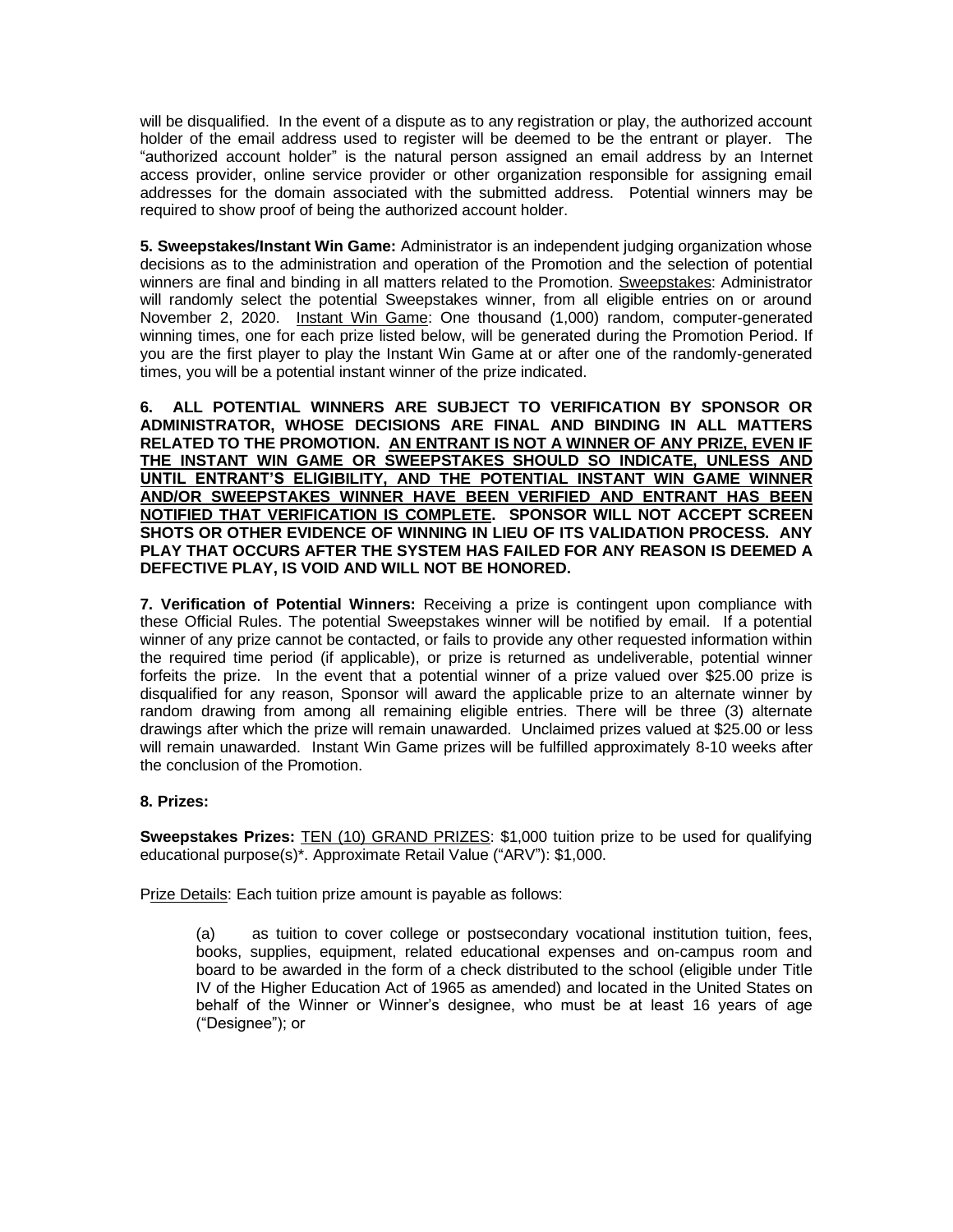(b) to pay off student loans incurred for eligible costs in (a) above in the form of a check distributed to the lending institution on behalf of the Winner or Winner's Designee

(c) A combination of (a) and (b) above in an amount not to exceed the prize amount.

All tuition/educational awards will be administered by Scholarship Management Services, a division of Scholarship America, and are subject to the following and all other terms of these Official Rules. Awards are to be used for postsecondary education expenses at an accredited two- or four-year college, technical school, vocational school, or master or doctorate degree program in the United States. Awards may be used to pay current educational expenses, student loans incurred in a previous academic year, or a combination of both. Checks for the full amount will be sent to the institution designated by the Winners. Any unused funds at the conclusion of the students' educational experience may be returned to the students to do with as he or she chooses. Taxes on any portion not used for educational purposes are the responsibility of the recipient. Award amounts may be applied to educational loans. Payments made for this purpose will be payable to the loan servicing company for the student. (Award may be considered taxable and Form 1099-Miscellaneous Income will be issued.)

At the request of the recipient (i.e., the initial tuition award winner), he/she may designate that the tuition award proceeds be held at Scholarship Management Services on account for another person (Designee) to be used for eligible education purposes as provided herein.

Upon notification by the initial winner , the initial winner must notify Scholarship Management Services of his/her intent to gift the award proceeds to the Designee. Scholarship Management Services will set aside funds for the Designee and set aside the funds until such time as the Designee notifies Scholarship Management Services that he/she is ready to use the funds for eligible education-related expenses. The tuition award proceeds shall be transferred one time only. The initial tuition award winner must supply the following identifying information about the Designee: name, address, phone number, date of birth, relationship and postsecondary school information (if known at such time). Scholarship Management Services shall not transfer the tuition award proceeds to the Designee until such time as the identifying information is verified by the Designee and to the satisfaction of Scholarship Management Services. The initial tuition award winner shall be responsible for completing and filing the required Gift Tax Forms with the Internal Revenue Service. There may be a tax liability to the winner and the winner should consult with a tax expert before making this decision. An IRS Form 1099 will be issued to the winner. Any tax liability will be the responsibility of the winner. Designees must be at least 16 years of age or older.

Winners (and/or their Designees) have up to (December 31, 2021) to use the Tuition Award or it will be forfeited. Any unused portion of Tuition Award will be forfeited.

Odds of winning a Sweepstakes Prize depend on the number of eligible entries received during the Promotion Period.

**Instant Win Game Prizes:** ONE THOUSAND (1,000) FIRST PRIZES: \$5.00 Amazon.com Gift Card. Gift Card Restrictions apply, see [www.amazon.com/gc-legal.](http://www.amazon.com/gc-legal) ARV: \$5.00.

Odds of winning an Instant Win Game prize depend on the number of Instant Win prizes available divided by the number of eligible Instant Win Game plays.

For All Prizes: No cash equivalent and all prizes are non-transferable and no substitution will be made except as provided herein at the Sponsor's sole discretion. Sponsor reserves the right to substitute a prize for one of equal or greater value if the designated prize should become unavailable for any reason. Winners are responsible for all taxes and fees associated with prize receipt and/or use. TOTAL ARV OF ALL PRIZES: \$15,000.00. Limit: One (1) Sweepstakes and one (1) Instant Win Game prize per person.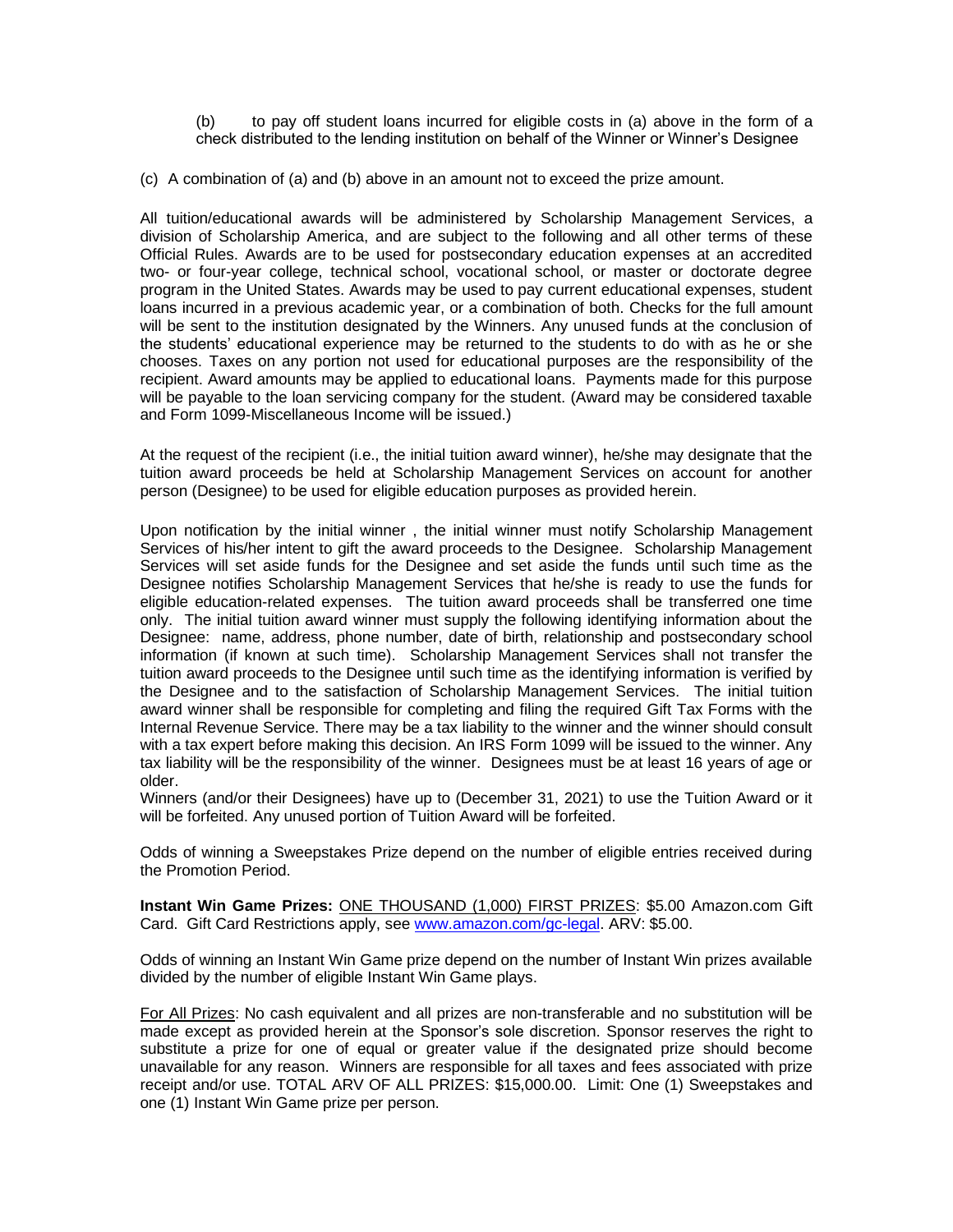**9. Release:** By receipt of any prize, winner agrees to release and hold harmless Sponsor, Sodexo, Inc., Administrator, and their respective subsidiaries, affiliates, suppliers, distributors, advertising/promotion agencies and each of their respective parent companies and each such company's officers, directors, employees and agents (collectively, the "Released Parties") from and against any claim or cause of action, including, but not limited to, personal injury, death, or damage to or loss of property, arising out of participation in the Promotion or receipt or use or misuse of any prize.

**10. Publicity:** Except where prohibited, participation in the Promotion constitutes winner's consent to Sponsor's and its agents' use of winner's name, likeness, photograph, voice, opinions and/or hometown and state for promotional purposes in any media, worldwide, without further payment or consideration.

**11. General Conditions:** Sponsor reserves the right to cancel, suspend and/or modify the Promotion, or any part of it, if any fraud, technical failures, human error or any other factor impairs the integrity or proper functioning of the Sweepstakes or Instant Win Game, as determined by Sponsor in its sole discretion. In such event, Sponsor reserves the right to award the prizes at random from among the eligible entries or plays received up to the time of the impairment. Sponsor reserves the right, in its sole discretion, to disqualify any individual it finds to be tampering with the entry process or the operation of the Sweepstakes or Instant Win Game or to be acting in violation of the Official Rules of this or any other promotion or in an unsportsmanlike or disruptive manner. Any attempt by any person to deliberately undermine the legitimate operation of the Sweepstakes or the Instant Win Game may be a violation of criminal and civil law, and, should such an attempt be made, Sponsor reserves the right to seek damages from any such person to the fullest extent permitted by law. Sponsor's failure to enforce any term of these Official Rules shall not constitute a waiver of that provision.

**12. Limitations of Liability:** The Released Parties are not responsible for: (1) any incorrect or inaccurate information, whether caused by entrants, printing errors or by any of the equipment or programming associated with or utilized in the Promotion; (2) technical failures of any kind, including, but not limited to malfunctions, interruptions, or disconnections in phone lines or network hardware or software; (3) unauthorized human intervention in any part of the entry process or the Promotion; (4) technical or human error which may occur in the administration of the Promotion or the processing of entries; or (5) any injury or damage to persons or property which may be caused, directly or indirectly, in whole or in part, from entrant's participation in the Promotion or receipt or use or misuse of any prize. If for any reason an entrant's entry or play is confirmed to have been erroneously deleted, lost, or otherwise destroyed or corrupted, entrant's sole remedy is another Sweepstakes entry or Instant Win Game play, if possible. No more than the stated number of prizes will be awarded. In the event that production, technical, seeding, programming or any other reasons cause more than stated number of prizes as set forth in these Official Rules to be available and/or claimed, Sponsor reserves the right to award only the stated number of prizes by a random drawing among all legitimate, un-awarded, eligible prize claims.

**13. Disputes:** Except where prohibited, entrant agrees that: (1) any and all disputes, claims and causes of action arising out of or connected with this Promotion or any prize awarded shall be resolved individually, without resort to any form of class action, and exclusively by the United States District Court for the Eastern District of Michigan (Southern Division) or the appropriate Michigan State Court located in Oakland County, Michigan; (2) any and all claims, judgments and awards shall be limited to actual out-of-pocket costs incurred, including costs associated with entering this Promotion, but in no event attorneys' fees; and (3) under no circumstances will entrant be permitted to obtain awards for, and entrant hereby waives all rights to claim, indirect, punitive, incidental and consequential damages and any other damages, other than for actual out-of-pocket expenses, and any and all rights to have damages multiplied or otherwise increased. All issues and questions concerning the construction, validity, interpretation and enforceability of these Official Rules, or the rights and obligations of the entrant and Sponsor in